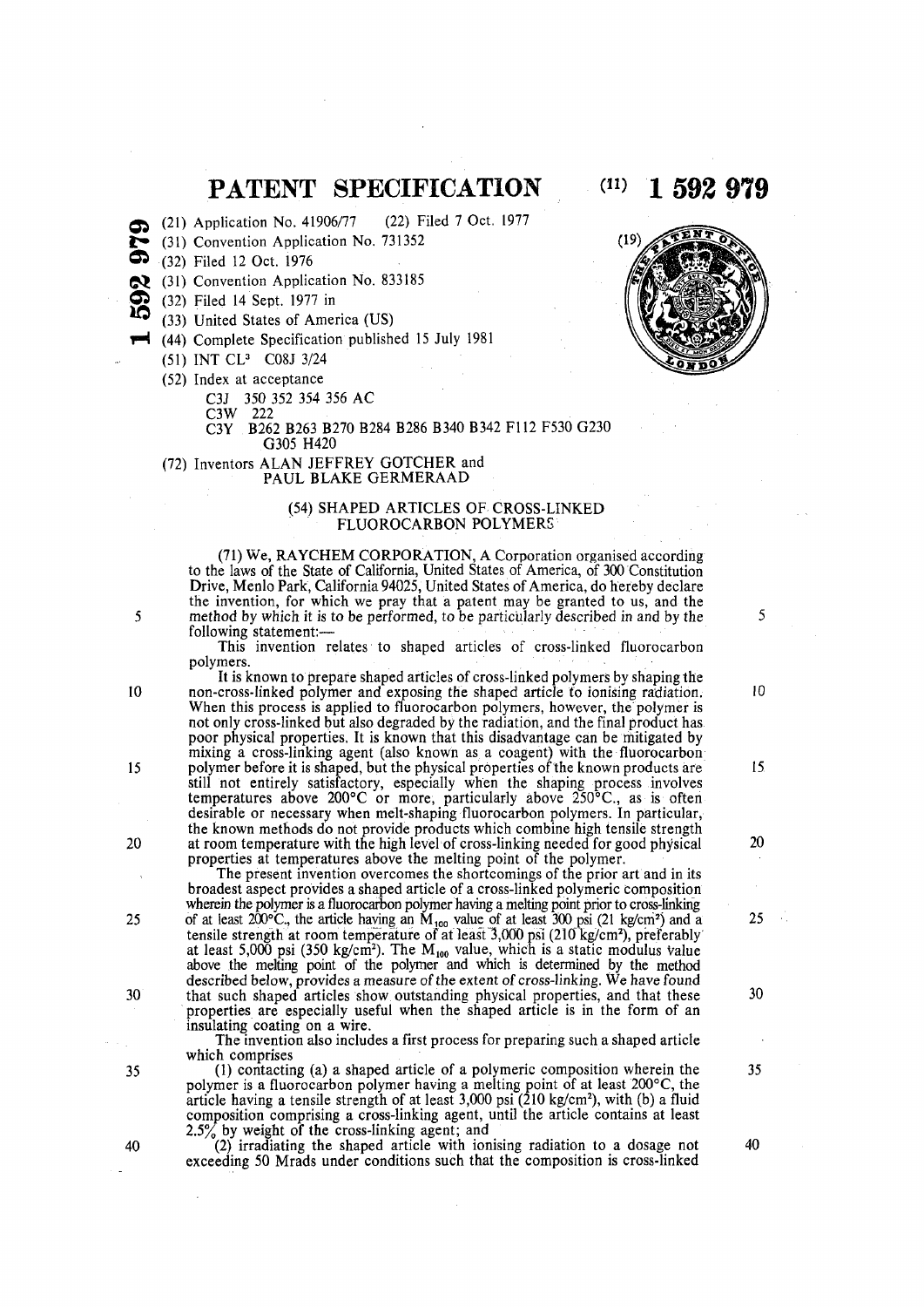| 2                              | 1,592,979                                                                                                                                                                                                                                                                                                                                                                                                                                                                                                                                                      | $2_{\odot}$ |
|--------------------------------|----------------------------------------------------------------------------------------------------------------------------------------------------------------------------------------------------------------------------------------------------------------------------------------------------------------------------------------------------------------------------------------------------------------------------------------------------------------------------------------------------------------------------------------------------------------|-------------|
| cross-linking agent.           | sufficiently to impart thereto an $M_{100}$ value of at least 300 psi (21 kg/cm <sup>2</sup> ), while<br>maintaining a tensile strength of at least $3,000$ psi (210 kg/cm <sup>2</sup> ) the shaped article<br>containing at the commencement of the irradiation at least $2.5\%$ by weight of the                                                                                                                                                                                                                                                            |             |
| 5                              | The invention further includes a second process for preparing a shaped<br>article according to the invention, which process comprises                                                                                                                                                                                                                                                                                                                                                                                                                          | 5           |
|                                | (A) contacting (a) a shaped article of a polymeric composition wherein the<br>polymer is a fluorocarbon polymer having a melting point of at least $200^{\circ}$ C, the<br>article having a tensile strength at $25^{\circ}$ C of at least 3,000 psi (210 kg/cm <sup>2</sup> ), with (b) a                                                                                                                                                                                                                                                                     |             |
| 10                             | fluid composition comprising a cross-linking agent, until the article has adsorbed<br>at least $0.5\%$ by weight of the cross-linking agent; and                                                                                                                                                                                                                                                                                                                                                                                                               | 10          |
| 15                             | (B) irradiating the shaped article to a dosage not exceeding 50 Mrads to cause<br>cross-linking thereof while maintaining a tensile strength at $25^{\circ}$ C of at least 3,000<br>psi (210 kg/cm <sup>2</sup> ), the shaped article containing at the commencement of the<br>irradiation at least 0.5%, preferably at least $2\%$ , especially at least 4%, by weight of<br>cross-linking agent adsorbed in step $(A)$ ; and repeating steps $(A)$ and $(B)$ in<br>sequence until the cross-linked shaped article has an $M_{100}$ value of at least 300 psi | 15          |
| $(21 \text{ kg/cm}^2)$ .<br>20 | It will be noted that steps $(A)$ and $(B)$ of this process are similar to (and can be<br>identical with) steps (1) and (2) of the first process defined above, but that because<br>steps $(A)$ and $(B)$ are repeated at least once, the minimum amount of cross-linking<br>agent present at the beginning of step $(B)$ is less than the minimum amount at the                                                                                                                                                                                               | 20          |
| 25                             | beginning of step (2), and it is only after the final irradiation step that an $M_{100}$<br>value of at least 300 psi (21 kg/cm <sup>2</sup> ) is required. We have found that by use of this<br>sequential process, shaped articles having remarkably high $M_{100}$ values can be                                                                                                                                                                                                                                                                            | 25          |
|                                | obtained, for example greater than 1,000 psi (70 kg/cm <sup>2</sup> ) and even higher, e.g.<br>greater than $2,500$ psi (175 kg/cm <sup>2</sup> ). The fluid composition comprising a cross-<br>linking agent used in the repetitions of step $(A)$ will usually be the same as in step                                                                                                                                                                                                                                                                        |             |
| 30                             | $(A)$ but can be different. Likewise the conditions in the repetitions of step $(B)$ can<br>be the same as or different from those in step $(B)$ .<br>The term "fluorocarbon polymer" is used herein to denote a polymer or                                                                                                                                                                                                                                                                                                                                    | 30          |
| 35                             | mixture of polymers which contains more than $10\%$ , preferably more than $25\%$ , by<br>weight of fluorine and which contains at least 50% by weight of at least one<br>crystalline fluorine-containing polymers. Thus the fluorocarbon polymer may be a<br>single fluorine-containing polymer, a mixture of two or more fluorine-containing<br>polymers or a mixture of one or more fluorine-containing polymers with one or<br>more polymers which do not contain fluorine. Preferably the fluorocarbon                                                    | 35          |
| 40                             | polymer comprises at least 50%, particluarly at least $75%$ , especially at least $85%$ ,<br>by weight of one or more thermoplastic crystalline polymers each containing at<br>least $25\%$ by weight of fluorine, a single such crystalline polymer being preferred.<br>Such a fluorocarbon polymer may contaim, for example, a fluorine-containing<br>elastomer and/or a polyolefin, preferably a crystalline polyolefin, in addition to<br>the crystalline fluorine-containing polymer or polymers. The fluorine-containing                                 | 40          |
| 45                             | polymers are generally homo-or co-polymers of one or more fluorine-containing<br>olefinically unsaturated monomers, or copolymers of one or more such monomers<br>with one or more olefins. The fluorocarbon polymer has a melting point of at least<br>200 °C, and will often have a melting point of at least $250^{\circ}$ C, e.g. up to $300^{\circ}$ C., the<br>melting point being defined for crystalline polymers as the temperature above<br>which no crystallinity exists in the polymer (or when a mixture of crystalline                           | 45          |
| 50                             | polymers is used, in the major crystalline component in the mixture). Preferably<br>the polymeric composition has a viscosity of less than 10 <sup>5</sup> poise at a temperature<br>not more than 60°C above its melting point. A preferred fluorocarbon polymer is<br>a crystalline copolymer of ethylene and tetrafluoroethylene and optionally one or                                                                                                                                                                                                      | 50          |
| 55                             | more other comonomers (known as ETFE polymers), especially a copolymer-<br>comprising 35 to 60 mole percent of ethylene, 35 to 60 mole percent of<br>tetrafluoroethylene and up to 10 mole percent of one or more other comonomers.<br>Other specific polymers which can be used include crystalline copolymers of<br>ethylene and chlorotrifluoroethylene; crystalline copolymers of vinylidene                                                                                                                                                               | 55          |
| 60<br>hexafluoropropylene.     | fluoride with one or both of hexafluoropropylene and tetrafluoroethylene, or with<br>hexafluoroisobutylene; and crystalline copolymers of tetrafluoroethylene and<br>The polymeric composition can optionally contain suitable additives such as<br>pigments, antioxidants, thermal stabilisers, acid acceptors and processing aids.                                                                                                                                                                                                                           | 60          |
|                                | We have found that, although fluorocarbon polymers, in particular ETFE                                                                                                                                                                                                                                                                                                                                                                                                                                                                                         |             |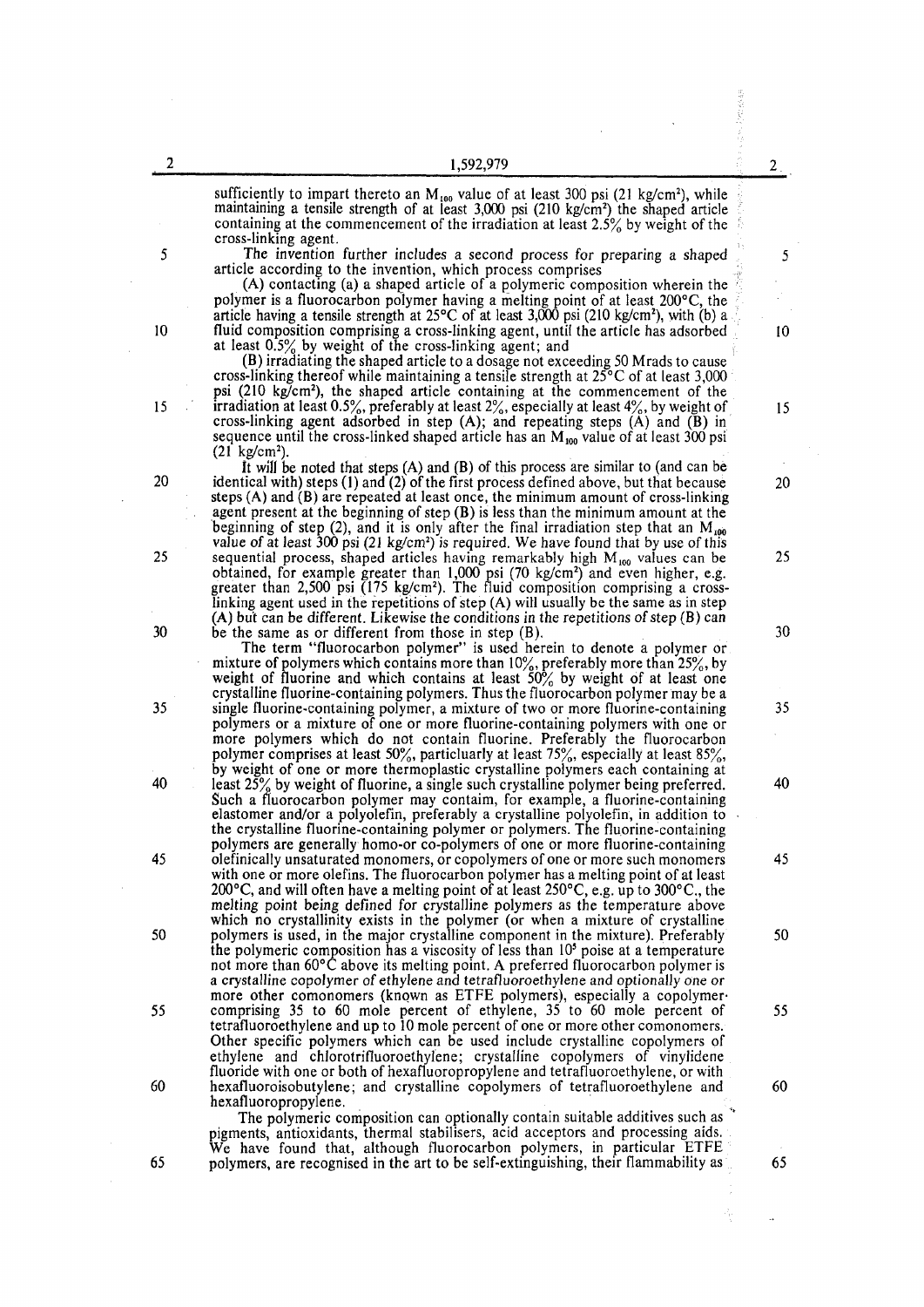| 3  | 1,592,979                                                                                                                                                                                                                                                                                                                                                                                                                                                                                  | 3  |
|----|--------------------------------------------------------------------------------------------------------------------------------------------------------------------------------------------------------------------------------------------------------------------------------------------------------------------------------------------------------------------------------------------------------------------------------------------------------------------------------------------|----|
| 5  | measured by the test method described hereinafter is significantly increased by<br>cross-linking according to the invention, but that by including a suitable amount<br>(preferably 0.5 to $6\%$ by weight) of antimony oxide in the composition this<br>potential disadvantage can be substantially removed. It is also possible for the<br>polymeric composition to contain, before step (1) of the process, cross-linking                                                               | 5  |
| 10 | agent which has been added to the polymer before it is shaped, in accordance<br>with the known procedures. However, this is preferably avoided, since the<br>presence of cross-linking agent restricts the conditions which can be used during<br>the shaping step, and in any event tends to produce an extrudate with non-uniform<br>properties along its length. Furthermore, more effective utilisation of the cross-                                                                  | 10 |
|    | linking agent is obtained when it is imbibed into the shaped article in accordance<br>with the present invention and is not, therefore, subjected to the conditions of the<br>shaping step.<br>It is also possible for the initial composition to be one which has already been                                                                                                                                                                                                            |    |
| 15 | cross-linked, but which requires further cross-linking in order to render the<br>shaped article suitable for its intended use.<br>The shaped article of the polymeric composition can be of any form. Thus it<br>may be in the form of a sheet, tube or gasket, but it is preferably in the form of a                                                                                                                                                                                      | 15 |
| 20 | coating on a substrate, particularly an elongate substrate, especially an insulating<br>coating on a metal (e.g. copper) wire or other electrical conductor or on a<br>plurality of parallel spaced-apart conductors. The coating may comprise an inner<br>layer of a first fluorocarbon polymer composition and a second outer layer of a<br>second fluorocarbon polymer composition, the first and second compositions                                                                   | 20 |
| 25 | being the same or different. The layers may be in direct contact, either fused<br>together or able to move slightly relative to each other, or they may be joined<br>together by a layer of adhesive.<br>The shaped article is preferably formed by melt-shaping the polymeric                                                                                                                                                                                                             | 25 |
| 30 | composition e.g. by extrusion, which is preferred, injection moulding or transfer<br>moulding. The temperature at which the composition is melt-shaped is of course<br>above the melting point of the polymer, i.e. above $200^{\circ}$ C, and it is often above<br>$250^{\circ}$ C. A particularly preferred method is to melt extrude the composition as a<br>coating around an elongate substrate. The fluorocarbon polymer and the method                                              | 30 |
| 35 | of shaping should be selected so that the shaped article has a tensile strength of at<br>least $3,000$ psi (210 kg/cm <sup>2</sup> ); and since a higher tensile strength is usually desired in<br>the cross-linked product and there is frequently a loss of tensile strength during<br>the irradiation step, a higher initial tensile strength, e.g. greater than 5,000 psi (210)                                                                                                        | 35 |
| 40 | kg/cm <sup>2</sup> ), is preferred. When using crystalline fluorocarbon polymers, and<br>especially when the fluorocarbon polymer is shaped by melt-extrusion as a<br>relatively thin coating, e.g. of thickness up to 0.015 inch (0.04 cm.) around a wire,<br>the initial tensile strength will often be at least $6,000$ psi $(420 \text{ kg/cm}^2)$ , preferably at<br>least 7,000 psi (490 kg/cm <sup>2</sup> ), especially at least 7,500 psi (525 kg/cm <sup>2</sup> ), particularly | 40 |
| 45 | at teast 8,000 psi (560 kg/cm <sup>2</sup> ). Such initial tensile strengths can readily be<br>obtained by known shaping methods.<br>Preferred cross-linking agents contain carbon-carbon unsaturated groups in a<br>molar percentage greater than 15, especially greater than 20, particularly greater                                                                                                                                                                                    | 45 |
|    | than 25. In many cases the cross-linking agent contains at least two ethylenic<br>double bonds, which may be present, for example, in allyl, methallyl, propargyl or<br>vinyl groups. We have obtained excellent results with cross-linking agents<br>containing at least two allyl groups, especially three or four allyl groups.                                                                                                                                                         |    |
| 50 | Particularly preferred cross-linking agents ar triallyl cyanurate (TAC) and triallyl<br>isocyanurate (TAIC); other specific cross-linking agents include trially<br>trimellitate, triallyl trimesate, tetrallyl pyromellitate, the diallyl ester of 4,4' -<br>dicarboxydiphenyl ether and the diallyl ester of $1,1,3$ - trimethyl - 5 - carboxy -<br>$\cdot$ 3 - (p - carboxyphenyl indan. Other cross-linking agents which are known for                                                 | 50 |
| 55 | incorporation into fluorocarbon polymers prior to shaping, for example those<br>disclosed in U.S. Patent Specifications Nos. 3,763,222; 3,840,619; 3,894,118;<br>3,911,192; 3,970,770; 3,985,716; 3,995,091 and 4,031,167, can also be used.<br>Mixtures of cross-linking agents can of course be used.                                                                                                                                                                                    | 55 |
| 60 | The fluid composition comprising the cross-linking agent is preferably a<br>liquid composition; thus the composition may consist essentially of a cross-linking<br>agent having a suitable melting point or be a solution of the agent in an organic<br>solvent, preferably one which is a swelling agent for the polymer. Suitable solvents<br>include chloroform, chlorobenzene, dioxane, trichlorobenzene and many other                                                                | 60 |
| 65 | halogenated or ethereal solvents, e.g. tetrahydrofuran and the dimethyl ether of<br>diethylene glycol. The liquid compositions preferably contain a polymerisation                                                                                                                                                                                                                                                                                                                         | 65 |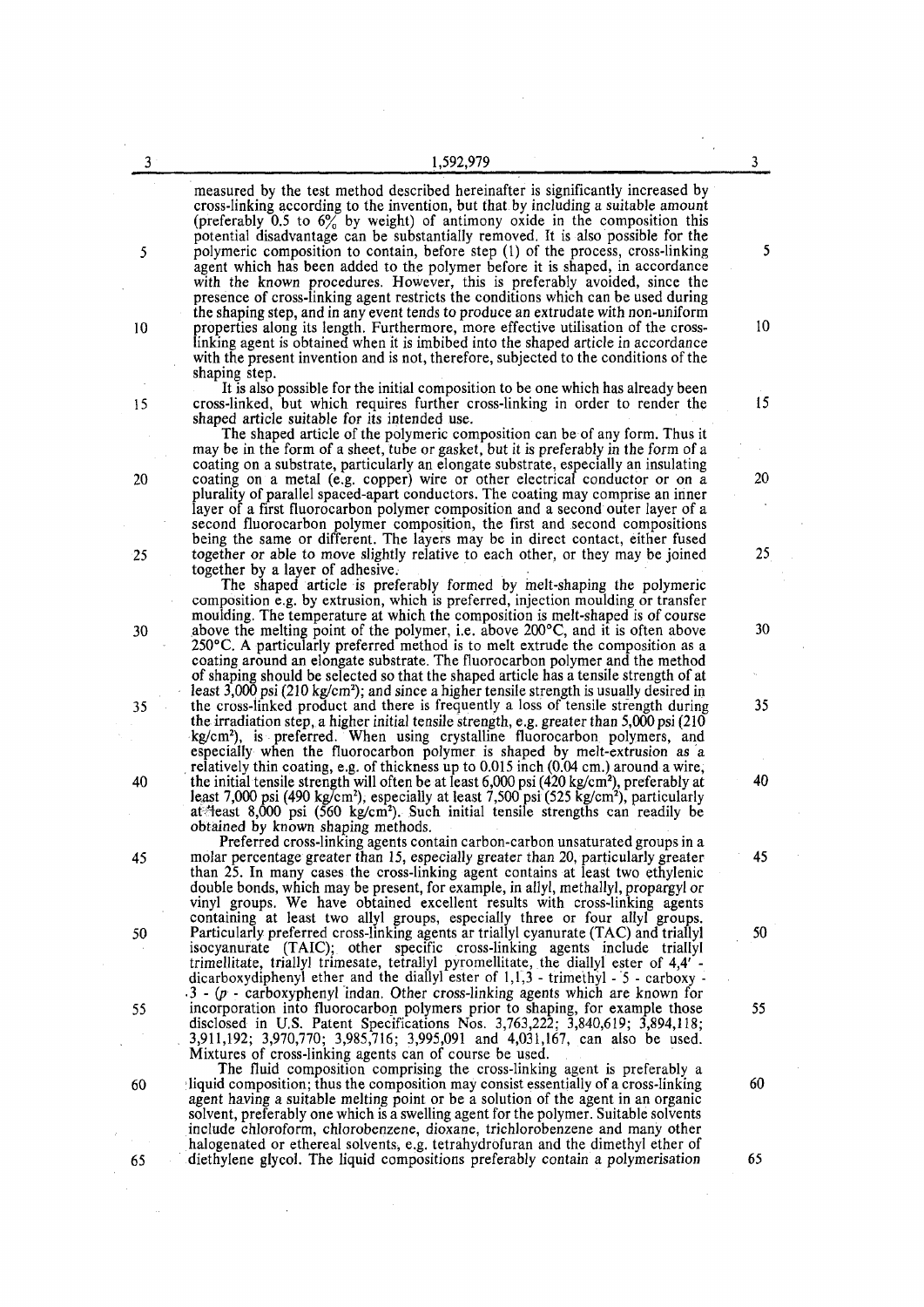| 4  | 1,592,979                                                                                                                                                                                                                                                                                                                                                                                                                                                                                                                                         | 4               |
|----|---------------------------------------------------------------------------------------------------------------------------------------------------------------------------------------------------------------------------------------------------------------------------------------------------------------------------------------------------------------------------------------------------------------------------------------------------------------------------------------------------------------------------------------------------|-----------------|
| 5  | inhibitor. It is also possible for the agent to be in the form of vapour at<br>atmospheric or superatmospheric pressure.<br>It is often advantageous for at least part of the contacting of the shaped article<br>and the cross-linking agent to be carried out at an elevated temperature below,<br>preferably at least $25^{\circ}$ C below, the melting point of the polymer, for example at                                                                                                                                                   | 5               |
|    | least 150°C, preferably 180—225°C, e.g. 180—210°C., since this increases the rate<br>at which the cross-linking agent diffuses into the polymeric composition. When<br>the shaped article is formed by melt-extrusion, the extrudate can be quenched in a<br>liquid composition comprising the cross-linking agent.                                                                                                                                                                                                                               |                 |
| 10 | The concentration of cross-linking agent at any particular point in the article<br>will of course be dependent on the distance of that point from the surface of the<br>article which is in contact with the fluid composition comprising the cross-linking<br>agent (except in the limiting theoretical case where contacting is continued for so<br>long that equilibrium is achieved). (For the avoidance of doubt it should perhaps be                                                                                                        | 10 <sup>°</sup> |
| 15 | noted that the concentrations of cross-linking agent given herein are average<br>concentrations). Likewise the cross-linking density in the cross-linked article will<br>decrease from the surface to the interior of the article, and it is believed that this<br>may have a useful effect on the physical properties of the article. In order to<br>ensure adequate penetration of the cross-linking agent into the article without                                                                                                             | 15              |
| 20 | excessive contact times, it is preferred that the article should be relatively thin.<br>Thus coatings (which can of course be contacted on only one side) are preferably<br>less than 0.05 inch $(0.125 \text{ cm})$ thick, especially less than 0.02 inch $(0.05 \text{ cm})$ . thick,<br>and self-supporting articles which can be contacted on both sides are preferably<br>less than 0.1 inch (0.25 cm.) thick especially less than 0.04 inch (0.1 cm) thick.                                                                                 | 20              |
| 25 | There is often a slow loss of cross-linking agent from the shaped article, for<br>example of 1 or $2\%$ , based on the weight of the article, over a period of a day or<br>more at room temperature, after the article has been removed from contact with<br>the fluid composition. It is, therefore, preferred that the irradiation should be<br>carried out within a few hours at most after completion of the contacting step. At                                                                                                              | 25              |
| 30 | the beginning of step (2) of the first process the shaped article should contain at<br>least 2.5%; preferably at least $4\%$ , especially at least $5\%$ , by weight of the cross-<br>linked agent. Amounts as low as $0.5\%$ , e.g. at least $2\%$ , have an appreciable effect<br>on subsequent cross-linking by irradiation, and can therefore be used in the<br>second process, which involves repeated contacting and irradiation, but in our                                                                                                | 30              |
| 35 | experience, when cross-linking is effected in a single step, amounts of at least<br>$2.5\%$ , e.g. 4 to 10%, are required in order to obtain products which are substantially<br>superior to those already known. Amounts in excess of $20\%$ , particularly in excess<br>of 30%, seldom lead to results which adequately compensate for the additional<br>time needed in step (1), and often amounts greater than $12\%$ are undesirable.                                                                                                        | 35              |
| 40 | Amounts in the range 5 to $15\%$ , especially 6 to $10\%$ , are preferably employed.<br>The dosage employed in the irradiation step should be below 50 Mrads to<br>ensure that the polymer is not degraded by excessive irradiation, and the dosages<br>preferably employed will of course depend upon the extent of cross-linking<br>desired, balanced against the tendency of the polymer to be degraded by high                                                                                                                                | 40              |
| 45 | doses of irradiation. Suitable dosages are generally in the range 2 to 40 Mrads, for<br>example 2 to 30 Mrads, preferably 3 to 20 Mrads, especially 5 to 25 or 5 to 20<br>Mrads, particularly 5 to 15 Mrads. The ionising radiation can for example be in the<br>form of accelerated electrons or gamma rays. Irradiation is generally carried out<br>at about room temperature, but higher temperatures can also be used.                                                                                                                        | 45              |
| 50 | The cross-linked articles of the invention have an $M_{100}$ value of at least 300 psi<br>$(21 \text{ kg/cm}^2)$ and a tensile strength of at least 3,000 psi $(210 \text{ kg/cm}^2)$ , and<br>substantially higher $M_{100}$ values and tensile strengths are preferred and can readily<br>be obtained, especially when the article is one which has been melt-extruded as a<br>relatively thin article under conditions such that the polymer becomes oriented.                                                                                 | 50              |
| 55 | Thus the $M_{100}$ value is preferably at least 450 psi (31.5 kg/cm <sup>2</sup> ), particularly at least<br>600 psi (42 kg/cm <sup>2</sup> ), especially at least 750 psi (52.5 kg/cm <sup>2</sup> ); and the tensile<br>strength is preferably at least 5,000 psi (350 kg/cm <sup>2</sup> ), more preferably at least 6,000<br>psi ( $\frac{420 \text{ kg/cm}^2}{2}$ , particularly at least 7,500 psi (525 kg/cm <sup>2</sup> ), most preferably at<br>least 8,000 psi (560 kg/cm <sup>2</sup> ). When the shaped article is in the form of an | 55              |
| 60 | electrically insulating coating on a metal wire, the coating having a thickness of up<br>to 0.015 inch (0.04 cm.), the $M_{100}$ value is generally at least 450 psi (31.5 kg/cm <sup>2</sup> ),<br>preferably at least 500 psi (35 kg/cm <sup>2</sup> ), particularly at least 650 psi (45.5 kg/cm <sup>2</sup> ),<br>especially at least 750 psi $(52.5 \text{ kg/cm}^2)$ ; and the tensile strength is generally at<br>least 5,000 psi (350 kg/cm <sup>2</sup> ), preferably at least 6,000 psi (420 kg/cm <sup>2</sup> ), particularly        | 60              |
| 65 | at least 7,000 psi (490 kg/cm <sup>2</sup> ), especially at least 7,500 psi (525 kg/cm <sup>2</sup> ), most                                                                                                                                                                                                                                                                                                                                                                                                                                       | 65              |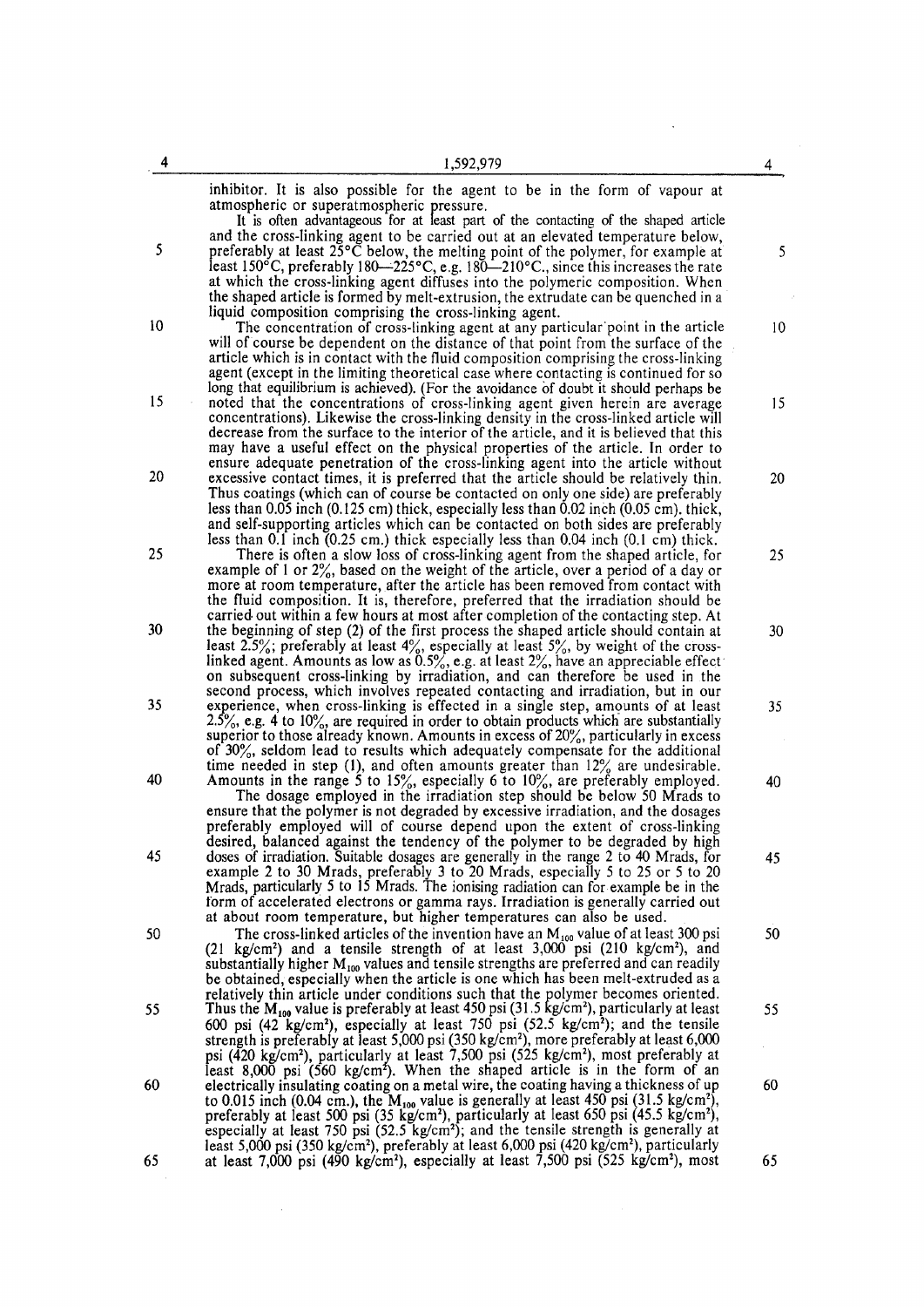| 5               | 1,592,979                                                                                                                                                                                                                                                                                                                                                                                                                              |    |
|-----------------|----------------------------------------------------------------------------------------------------------------------------------------------------------------------------------------------------------------------------------------------------------------------------------------------------------------------------------------------------------------------------------------------------------------------------------------|----|
|                 |                                                                                                                                                                                                                                                                                                                                                                                                                                        | 5. |
|                 | preferably at least 8,000 psi (560 kg/cm <sup>2</sup> ). When the shaped article is in the form of<br>an electrically insulating coating on a metal wire, the coating having a thickness of<br>at least 0.015 inch (0.04 cm.), the $M_{100}$ value is preferably at least 400 psi (28                                                                                                                                                  |    |
| 5               | kg/cm <sup>2</sup> ) and the tensile stength is preferably at least $6,000$ psi $(420 \text{ kg/cm}^2)$ . We<br>have found that when the shaped article is in the form of an insulating coating on a<br>wire, the coated wire shows remarkably high values for resistance to crossed-wire                                                                                                                                              | 5  |
|                 | abrasion (a most important characteristic for wires to be used in aircraft),<br>resistance to scrape abrasion, and resistance to high temperature cut-through. For<br>example, insulated wires having crossed-wire abrasion resistances (measured as                                                                                                                                                                                   |    |
| 10 <sup>°</sup> | described below) of at least $2 \times 10^4$ cycles, and often at least $2 \times 10^5$ cycles, at 1 kg<br>load, can readily be obtained in accordance with the present invention.<br>We have also found that insulated wires according to the invention have                                                                                                                                                                          | 10 |
| 15              | excellent cut-through resistances, often above 7 lbs. (3.2 kg.) when measured at<br>150°C by the test described below, especially when the $M_{100}$ value is at least 750.<br>psi (52.5 kg/cm <sup>2</sup> ).                                                                                                                                                                                                                         | 15 |
|                 | The cross-linked article should have an elongation at least $5\%$ , preferably at<br>least 10%, for most uses, and especially when it is in the form of a coating on a wire, its elongation is preferably at least $40\%$ , particularly at least 50%.                                                                                                                                                                                 |    |
| 20              | When the shaped article is in the form of a dual-layer coating as described<br>above, contacting with the cross-linking agent can be carried out both before and<br>after the outer layer is applied, using the same or different cross-linking agents, or<br>only after the outer layer has been applied. The contacting is carried out under<br>conditions such that the cross-linking agent is distributing through both layers, so | 20 |
| 25              | that both layers are cross-linked when exposed to radiation.<br>The various physical properties referred to in this specification are measured<br>as set out below.                                                                                                                                                                                                                                                                    | 25 |
|                 | $M_{100}$ Values<br>The $M_{100}$ values referred to herein are determined by a static modulus test                                                                                                                                                                                                                                                                                                                                    |    |
| 30              | carried out at about $40^{\circ}$ C above the melting point of the polymer, (e.g. at about<br>$320^{\circ}$ C for the ETFE polymers used in the Examples below). In this test, the stress<br>required to elongate a sample of the cross-linked article by $100\%$ (or to rupture if                                                                                                                                                    | 30 |
|                 | elongation to $100\%$ cannot be achieved) is measured. Marks separated by 1 inch<br>(2.54 cm) are placed on the centre section of the sample [for example a 4 inch (10)<br>cm) length of insulation slipped off a wire, or a strip $1/8 \times 0.02 \times 4$ inch                                                                                                                                                                     |    |
| 35              | $(0.32 \times 0.05 \times 10$ cm) cut from a slab], and the sample is hung vertically in an oven<br>maintained at the test temperature, with a 2 gm. weight attached to the lower end<br>of the sample. After equilibrating for 2 minutes, the weight attached to the lower                                                                                                                                                            | 35 |
| 40              | end of the sample is increased until the distance between the marks has increased<br>by 100% or the sample breaks. The $M_{100}$ value is then calculated from the<br>expression                                                                                                                                                                                                                                                       | 40 |
|                 | $stress \times 100 + percent elongation$                                                                                                                                                                                                                                                                                                                                                                                               |    |
|                 | $M_{100}$ = $-$<br>Initial cross-sectional area                                                                                                                                                                                                                                                                                                                                                                                        |    |
|                 | Tensile Strengths<br>The tensile strengths referred to herein are determined in accordance with<br>ASTM D638-72 (i.e. at 23 <sup>o</sup> C) at a testing speed of 50 mm (2 inch) per minute.                                                                                                                                                                                                                                           |    |
| 45              | Crossed Wire Abrasion Resistances<br>The crossed-wire abrasion resistances referred to herein are measured by a                                                                                                                                                                                                                                                                                                                        | 45 |
|                 | test which involves rubbing two crossed wires against each other at a frequency of<br>50 Hz in a controlled manner, thereby simulating the chafing action that can<br>occur for example in high-vibration areas of aircraft.                                                                                                                                                                                                           |    |
| 50              | The test equipment comprises a small vibrator that is rigidly mounted on a<br>heavy steel frame and causes an axial driver to reciprocate in a horizontal plane.<br>The axial driver is coupled through a horizontal spring steel rod to a rocker arm<br>with a generally horizontal upper surface, on which is mounted a curved wire                                                                                                  | 50 |
| 55              | specimen holder. The centre of the holder is vertically above the centre of<br>rotation of the rocker arm, and its curvature is such that the upper surface of a<br>wire held therein forms an arc of a circle whose center is at the center of rotation<br>of the rocker arm. The radius of the circle is 5.5 inch (14 cm). Therefore, as the<br>wire is displaced horizontally, it does not have any substantial vertical movement.  | 55 |

 $\bar{\alpha}$ 

The second (upper) wire specimen is mounted on the underside of a beam,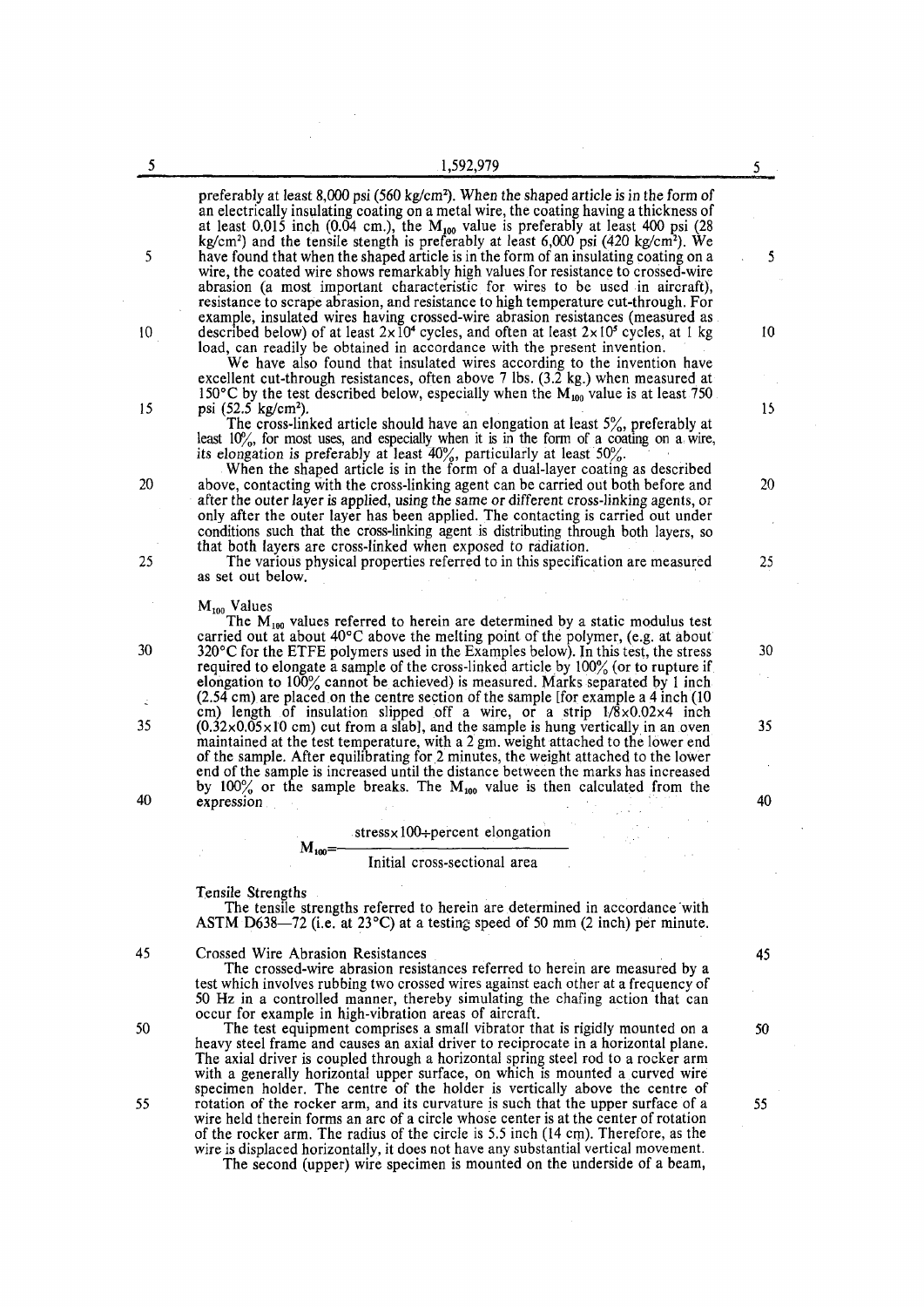one end of which is fastened to the frame through a thin strip of a damping alloy that acts as a hinge and allows the beam to be displaced only in a vertical direction. In the testing position, the beam extends horizontally from the frame so that the wire mounted thereon bears on the wire attached to the rocker arm; the 5 bearing force is provided by a generally vertical rubber band attached to the 5 frame and over the free end of the beam.

The beam and the rocker arm are positioned so that each of the wires forms an angle of 30° with the axis of the axial driver, with an included angle between the crossed wires of 60°. As the lower specimen is reciprocated, the symmetrical 10 arrangement about the driver axis results in a wear pattern that is substantially the 10 same for both wires. The number of cycles needed to cause electrical contact between the wires is measured. The force between the wires is measured with a Hunter force gauge before and after each test by varying a threaded tension adjustment until the upper specimen separates from the lower specimen. A 15 microscope.is used to determine the point of separation. 15

### Cut Through Resistances

A sample of the wire is laid on an anvil and above the anvil there is a weighted knife blade having a wedge shape with a 90° included angle. The edge of the blade has a 0.005 inch (0.0125 cm.) flat with 0.005 inch (0.0125 cm.) radius edges. The anvil is 20 hung by means of a stirrup from the load cell of an Instron Tensile tester and the knife 20 blade mounted on the movable bar of said Tensile tester so that the blade edge lies transversely over the wire specimen. The knife edge is advanced towards the wire at a speed of 0.2 inchs (0.51 cm.) per minute. Failure occurs when the knife edge contacts the conductor. The resulting electrical contact causes the tensile tester to 25 stop advancing the blade. The peak reading from the load cell is taken to be the 25 cut through resistance of the wire.

## Scrapd Abrasion Resistances

A length of wire is rigidly mounted under tension in a jig and a weighted knife blade having a wedge shape with a 90° included angle and a 0.005 inch (0.0125 30 cm.) radius at the knife edge is then mounted crosswise to the wire with the knife 30 edge resting on the wire. The knife edge can be loaded with varying weights (3 lbs. (1.36 kg.) in all the examples given) to increase the bearing force of the blade on the wire. To test the scrape abrasion resistance of a given wire the blade is reciprocated with a 2 inch (5.1 cm.) stroke longitudinally along the wire at a 35 frequency of 120 strokes (i.e., 60 cycles) per minute. Failure occurs when the knife 35 edge contacts the conductor, causing an electrical circuit to close.

#### Flammability

The flammability tests were performed in a sheet metal cabinet conforming to FED-STD-191, method 5903 as follows: Two inches (5.1 cm.) of insulation were 40 removed from one end of an 18 inche (46 cm.) specimen and the specimen was 40 mounted vertically under tension with the bared conductor angularly disposed from the vertical so as to enable the Bunsen burner to be mounted vertically directly under the test specimen. A 1.5 inch (3.8 cm.) high yellow flame from a Bunsen burner was applied to the specimen at the junction of the insulation and 45 the bare conductor in such a manner that the lower end of the insulation was 45 located 0.75 inches (1.9 cm.) into the flame. After 12 seconds of flame application, the burner was removed from below the specimen and immediately turned off. The burn length and the time of burning after removal of the flame are recorded. The burn length was the distance from the original bend made in the conductor to 50 the farthest point of damage. Damage is signified by charring of the insulation or 50 baring of the conductor because the insulation has burnt off.

The invention is illustrated by the following Examples and comparative Examples, which are summarised in the Table below, and in which percentages are by weight. In the Table the various symbols have the meanings set out below, 55 and the notation (C) after the Example number indicates that the Example is a 55 Comparative Example [Example 10, marked (C\*), is in itself a Comparative Example, but with Example 11 (and Examples 12 and 13) provides an example of the second process of the invention].

#### Polymers

60 Polymer A is a mixture of  $0.2\%$  TiO<sub>2</sub> and 99.8% of an ETFE polymer 60 ("Tefzel" 280, a polymer sold by E. I. duPont de Nemours and  $Co$  and believed to

6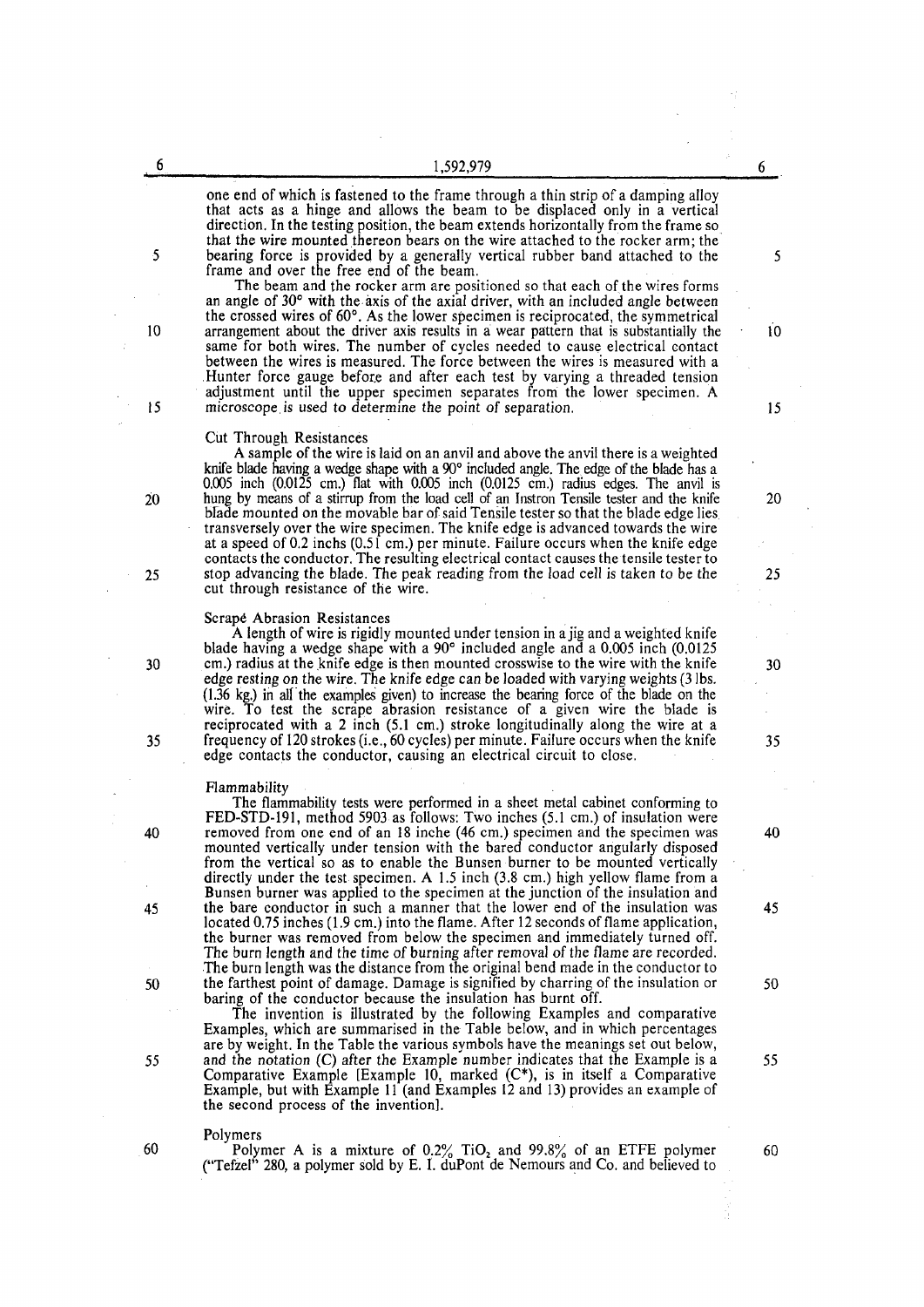| 7               |                                                                                                                              | 1,592,979                                                                                                                                                                                                                                                                                                                                                                                                               |                          |    |
|-----------------|------------------------------------------------------------------------------------------------------------------------------|-------------------------------------------------------------------------------------------------------------------------------------------------------------------------------------------------------------------------------------------------------------------------------------------------------------------------------------------------------------------------------------------------------------------------|--------------------------|----|
|                 |                                                                                                                              | contain about $46\%$ ethylene, about $50\%$ tetrafluoroethylene and about $4\%$ of a<br>fluorinated alkenol). Polymer B is the ETFE polymer in Polymer A, without the<br>TiO <sub>2</sub> . Polymer C is a mixture of 0.2% TiO <sub>2</sub> , $4\frac{9}{6}$ antimony trioxide and 95.8% of the<br>ETFE polymer in Polymer A. The notations "from 10", "from 11" and "from 12"                                          |                          |    |
| $\cdot$ 5       |                                                                                                                              | in Examples 11, 12 and 13 respectively mean that the cross-linked product from<br>the previous Example was used as the starting material. Polymer D is a polymer of<br>ethylene and chlorotrifluoroethylene (1:1 molar) ("Halar" 300 sold by Allied<br>Chemical Co.) Polymer F is an ETFE polymer ("Tefzel" 200, sold by E. I. du Pont<br>de Nemours and Co. and believed to be the same as the ETFE polymer in Polymer |                          | 5  |
| $-10$           |                                                                                                                              | A but containing a smaller proportion of the fluorinated alkenol).                                                                                                                                                                                                                                                                                                                                                      |                          | 10 |
|                 | Cross-linking Agents<br>TAIC is triallyl isocyanurate.<br>TAC is triallyl cyanurate.<br>TATM is triallyl trimesate.          |                                                                                                                                                                                                                                                                                                                                                                                                                         |                          | 15 |
| 15 <sub>1</sub> | <b>TAPM</b> is tetraallyl pyromellitate.                                                                                     |                                                                                                                                                                                                                                                                                                                                                                                                                         |                          |    |
| 20              |                                                                                                                              | In Examples 1 to 9, polymeric composition was melt-extruded over a tin-plated<br>copper wire (20 AWG, diameter 0.095 cm.) to form a coating thereon about 0.01<br>inch (0.025 cms.) thick. In Examples 10 to 13, the polymeric composition was<br>compression-moulded into slabs about 0.01 inch (0.025 cm.) thick, at a mould                                                                                          |                          |    |
|                 |                                                                                                                              | temperature of $320^{\circ}$ C. In Examples 14 to 29, the polymeric composition was melt-<br>extruded into a tape 0.01 inch (0.025 cm, thick). The shaped article was immersed<br>in a bath of the indicated cross-linking agent for the indicated time. The sample<br>was then removed from the bath, excess cross-linking agent was wiped                                                                             |                          | 20 |
| 25              |                                                                                                                              | off, and the sample irradiated to the dosage shown. After annealing at<br>$150^{\circ}$ C and cooling, measurements were made to ascertain the tensile stength, the<br>$M_{100}$ value and the percent increase in weight due adsorption of the cross-linking<br>agent (the percentages in Examples 11-13 being based on the weight of the slab                                                                         |                          | 25 |
| 30              |                                                                                                                              | used in Example 10). The article was annealed at $150^{\circ}$ C for 1 hour in Examples 1,<br>8 and 9, for 30 minutes in Examples 2 to 7 and for 15 minutes in Examples 14 to 29;<br>in Examples 10 to 13, the irradiated slabs used for the next Example were not<br>annealed, but the percentage of cross-linking agent, the tensile strength and the                                                                 |                          | 30 |
|                 |                                                                                                                              | $M_{100}$ value were determined on a slab annealed at 150°C for 20 minutes.<br>The insulated wire obtained in Example 1 had the following properties                                                                                                                                                                                                                                                                    |                          |    |
| 35              | Cut-through Resistance<br>(a) at $23^{\circ}$ C 62 lb. (28 kg.)<br>(b) at $150^{\circ}$ C 7.8 lb. $(3.5 \text{ kg})^{\circ}$ |                                                                                                                                                                                                                                                                                                                                                                                                                         |                          | 35 |
|                 | Scrape-abrasion at 23°C:<br>86 cycles                                                                                        |                                                                                                                                                                                                                                                                                                                                                                                                                         |                          |    |
|                 |                                                                                                                              |                                                                                                                                                                                                                                                                                                                                                                                                                         |                          |    |
| 40              | Crossed Wire Abrasion Resistance:<br>(a) at 2 kg. $4.5 \times 10^5$ cycles<br>(b) at 1.7 kg. $5.4 \times 10^5$ cycles        |                                                                                                                                                                                                                                                                                                                                                                                                                         |                          | 40 |
|                 | (c) at 1.5 kg $1.8 \times 10^6$ cycles<br>(d) at 1.2 kg. $4.3 \times 10^6$ cycles                                            |                                                                                                                                                                                                                                                                                                                                                                                                                         |                          |    |
| 45              | (e) at 0.8 kg.> $3 \times 10^7$ cycles<br>(f) at 0.7 kg. > $3 \times 10^{7}$ cycles.                                         |                                                                                                                                                                                                                                                                                                                                                                                                                         |                          | 45 |
|                 | 3.7 kg.) respectively.                                                                                                       | The insulated wires obtained in Examples 2, 3, 4, 5, 6 and 7 have Cut-through<br>Resistances at 150°C of 5.1, 5.9, 6.2, 6.2, 7.1 and 8.2 lb. (2.3, 2.7, 2.8, 2.8, 3.2 and                                                                                                                                                                                                                                               |                          |    |
| 50              | the Flammability test.                                                                                                       | The insulated wires obtained in Examples 8 and 9 gave the following results in                                                                                                                                                                                                                                                                                                                                          |                          | 50 |
|                 | Example No.                                                                                                                  | Distance Burned<br>$inch$ (cm)<br>8(20)                                                                                                                                                                                                                                                                                                                                                                                 | Afterburn<br>(sec)<br>36 |    |
|                 | 8<br>9                                                                                                                       | 2(5)                                                                                                                                                                                                                                                                                                                                                                                                                    | 0                        |    |
| 55              |                                                                                                                              | Although the insulation was charred, it did not drip off the wire.                                                                                                                                                                                                                                                                                                                                                      |                          | 55 |

 $\label{eq:2.1} \mathcal{L}(\mathcal{L}^{\text{max}}_{\mathcal{L}}(\mathcal{L}^{\text{max}}_{\mathcal{L}}(\mathcal{L}^{\text{max}}_{\mathcal{L}}(\mathcal{L}^{\text{max}}_{\mathcal{L}^{\text{max}}_{\mathcal{L}}(\mathcal{L}^{\text{max}}_{\mathcal{L}^{\text{max}}_{\mathcal{L}^{\text{max}}_{\mathcal{L}^{\text{max}}_{\mathcal{L}^{\text{max}}_{\mathcal{L}^{\text{max}}_{\mathcal{L}^{\text{max}}_{\mathcal{L}^{\text{max}}_{\mathcal{L}^{\text{max}}$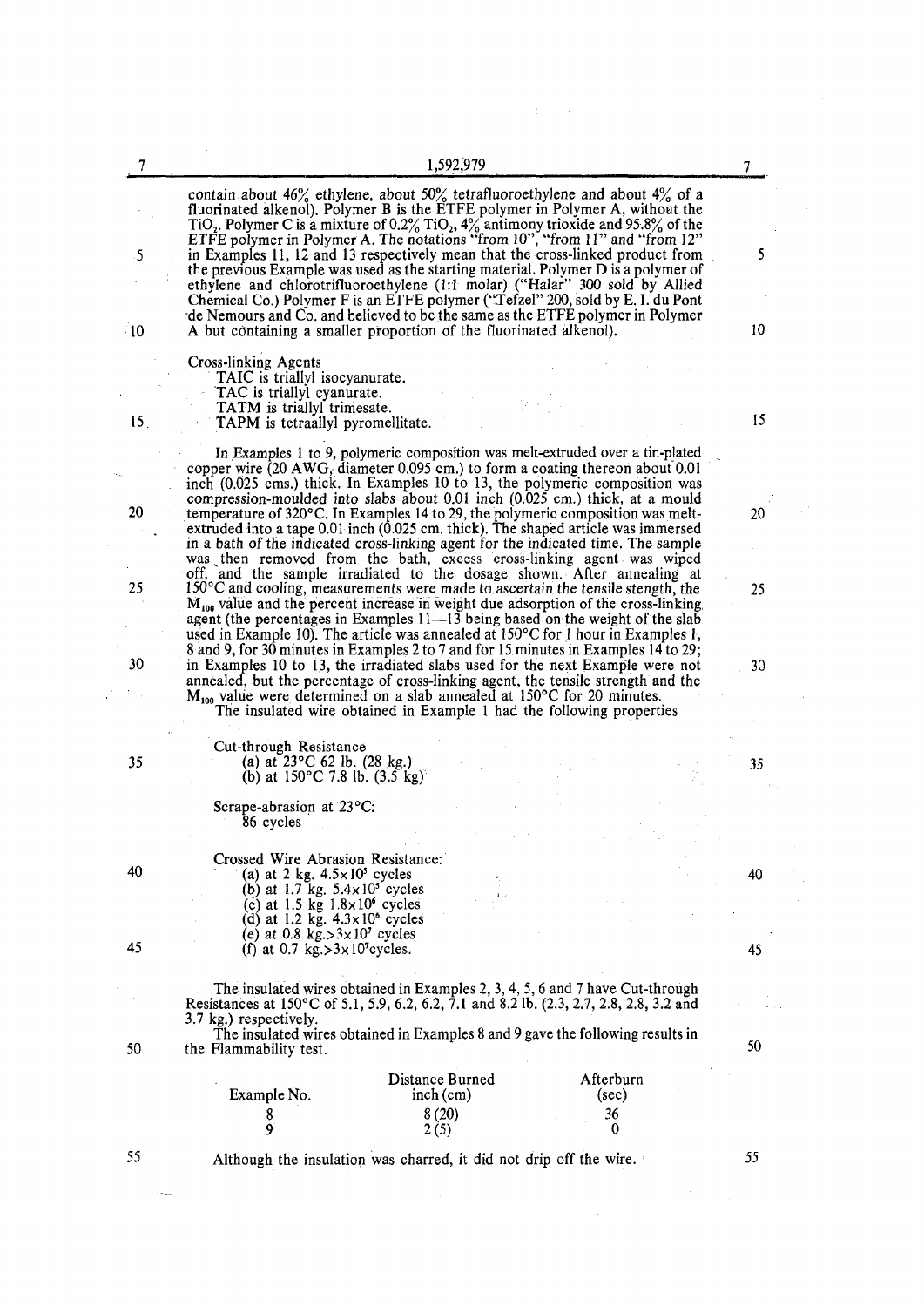|                   |         |             | Temp. | Time  | Dose | IABLE<br>Initial          | Final                     | $M_{100}$                | $\%$ Wt. |
|-------------------|---------|-------------|-------|-------|------|---------------------------|---------------------------|--------------------------|----------|
| Ex. No.           | Polymer | Agent       | °C    | Mins. | Mrad | psi (kg/cm <sup>2</sup> ) | psi (kg/cm <sup>2</sup> ) | psi(kg/cm <sup>2</sup> ) | increase |
|                   | A       | TAIC        | 203   | 5     | 15   | $>7000$ ( $>490$ )        | 8470 (590)                | (35)<br>501              | 4.5      |
| 2 <sub>(C)</sub>  | A       | <b>TAIC</b> | 200   | 0.5   | 8    | $>6500$ ( $>455$ )        | (500)<br>7200             | (14)<br>200              | 1.8      |
|                   | A       | <b>TAIC</b> | 200   |       |      | $>6500$ ( $>455$ )        | 7200<br>(500)             | 350 (24.5)               | 2.9      |
|                   | А       | TAIC        | 200   |       |      | >6500<br>$($ >455)        | 7200<br>(500)             | 458<br>(32.1)            | 3.5      |
|                   | A       | TAIC        | 200   |       |      | >6500<br>$($ >455)        | 7200<br>(500)             | 460<br>(32.1)            | 4.0      |
|                   | A       | <b>TAIC</b> | 200   |       |      | >6500<br>(>455)           | 7200<br>(500)             | 580<br>(40.5)            | 4.9      |
|                   | A       | TAIC        | 200   | 10    |      | >6500<br>(>455)           | 7200<br>(500)             | 800<br>(56)              | 7.5      |
| 8                 | А       | TAIC        | 205   |       | 15   | > 8000<br>(>560)          | 10600<br>(740)            | (22.8)<br>325            | >2.5     |
| 9                 | с       | <b>TAIC</b> | 205   |       | 15   | >6000<br>(>360)           | 7170<br>(500)             | (53.5)<br>764            | >2.5     |
| $10 (C^*)$        | B       | <b>TAIC</b> | 210   |       |      | 7200<br>500)              | 7385<br>(520)             | (10.6)<br>152            | 4.9      |
|                   | from 10 | <b>TAIC</b> | 210   |       |      | 7385<br>520)              | 8000<br>(560)             | 1360<br>(95)             | 13.7     |
| 12                | from 11 | <b>TAIC</b> | 210   |       |      | 8000<br>560)              | 7135<br>(500)             | (221)<br>3160            | 17.5     |
|                   | from 12 | <b>TAIC</b> | 210   |       |      | 7135<br>500)              | 6000<br>(420)             | 6630<br>(465)            | 22.0     |
| 14                | D       | TAC         | 150   | 30    | 20   | 8865<br>(620)             | 6422<br>(450)             | (44.9)<br>641            | 7.0      |
| 15                | D       | TAC         | 150   | 30    | 50   | 8865<br>(620)             |                           | (38.3)<br>547            | 7.0      |
| 16                | D       | TAIC        | 160   | 30    | 20   | 8865<br>(620)             | 7577 (530)                | (41.1)<br>587            | 5.6      |
|                   | D       | <b>TAIC</b> | 160   | 30    | 50   | 8865<br>(620)             |                           | (107.2)<br>1532          | 5.6      |
| 18                | D       | <b>TATM</b> | 195   | 60    | 20   | (620)<br>8865             | 7665<br>(536)             | (67.3)<br>961            | 7.3      |
| 19                | D       | <b>TATM</b> | 195   | 60    | 50   | 8865<br>(620)             | 6312<br>(442)             | (82.2)<br>1175           | 7.3      |
| 20                | D       | <b>TAPM</b> | 195   | 60    | 20   | 8865<br>(620)             | 6991<br>(490)             | (56.9)<br>813            | 5.3      |
| 21                | D       | <b>TAPM</b> | 195   | 60    | 50   | 8865<br>(620)             |                           | (39.2)<br>560            | 5.3      |
| 22 (C)            | E       | TAC         | 200   | 10    | 50   | 6772<br>(474)             | 7102<br>(497)             | (18.5)<br>264            | 7.0      |
| 23 (C)            | E       | TAC         | 200   | 10    | 100  | 6772<br>(474)             | 4592<br>(321)             | (38.8)<br>554            | 7.0      |
| 24                | E       | <b>TAIC</b> | 200   | 10    | 50   | (474)<br>6772             | 5123<br>(359)             | 592<br>(41.4)            | 9.2      |
| 25 <sub>(C)</sub> | E       | <b>TAIC</b> | 200   | 10    | 100  | (474)<br>6772             |                           | (45.8)<br>654            | 9.2      |
| 26 (C)            | E       | <b>TATM</b> | 195   | 60    | 50   | (474)<br>6772             | 6008<br>(421)             | 239<br>(16.7)            | 2.3      |
| $27($ C)          | E       | <b>TATM</b> | 195   | 60    | 100  | (474)<br>6772             | 4914<br>(344)             | (17.6)<br>252            | 2.3      |
| 28 (C)            | E       | <b>TAPM</b> | 195   | 60    | 50   | (474)<br>6772             | 5083<br>(356)             | (11.3)<br>162            | 5.9      |
| 29(C)             | E       | <b>TAPM</b> | 195   | 60    | 100  | 6772 (474)                | 3200<br>(224)             | 272<br>(19.0)            | 5.9      |

 $T_{\rm{max}}$ 

\* The sample was too brittle to measure the tensile strength by the method employed, but the tensile strength can be presumed<br>to be greater than 3,000 psi (210 kg/cm²).  $\leq \frac{1}{2} \frac{1}{\sqrt{2}}$  1,592,979

special exception was

 $\sim$ 

ان<br>انها بر ابن بر ابن ا

 $\sim$ 

 $\sim 10$ 

 $\sim$ 

.<br>A tradición de formación de la construcción de la proposición de la construcción de la construcción de la cons

 $\sim 100$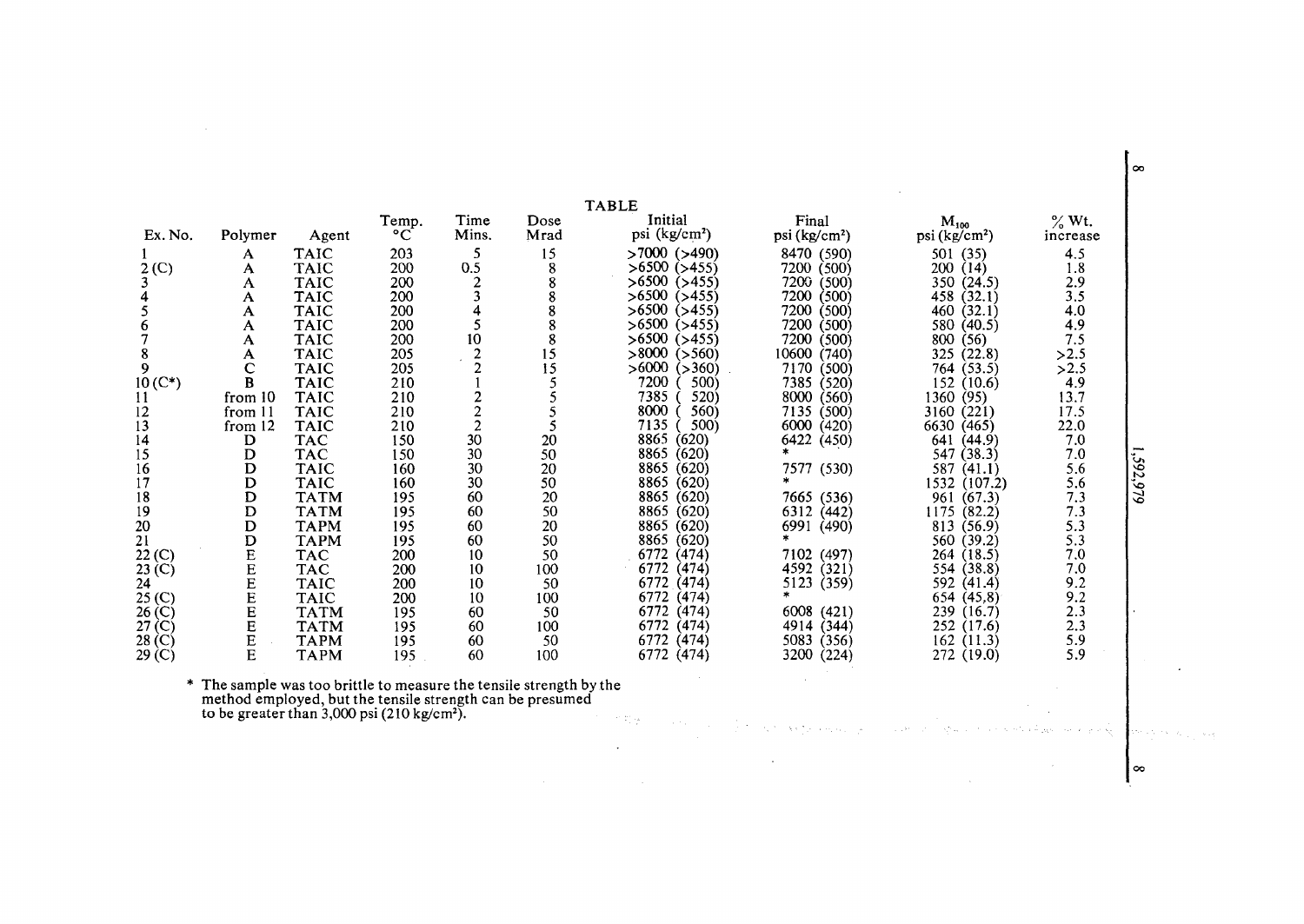| 9  | 1,592,979                                                                                                                                                                                                                                                                                                                                                                                                                                                                                                                                | 9  |
|----|------------------------------------------------------------------------------------------------------------------------------------------------------------------------------------------------------------------------------------------------------------------------------------------------------------------------------------------------------------------------------------------------------------------------------------------------------------------------------------------------------------------------------------------|----|
| 5  | WHAT WE CLAIM IS:-<br>1. A shaped article of a cross-linked polymeric composition wherein the<br>polymer is a fluorocarbon polymer (as hereinbefore defined) having a melting<br>point prior to cross-linking of at least 200 $\degree$ C., the article having an $M_{100}$ value of at<br>least 300 psi and a tensile strength of at least 3,000 psi.                                                                                                                                                                                   | 5  |
|    | 2. An article according to Claim 1 wherein the shaped article has been<br>prepared by melt-shaping the polymeric composition.<br>3. An article according to Claim 1 or 2 which is a coating on a substrate.<br>4. An article according to Claim 3 which is an electrically insulating coating                                                                                                                                                                                                                                            |    |
| 10 | on a metal wire.<br>5. An article according to Claim 4 which is up to 0.015 inch thick and which<br>has an $M_{100}$ value of at least 450 psi.<br>6. An article according to Claim 5 which has an $M_{100}$ value of at least 500 psi                                                                                                                                                                                                                                                                                                   | 10 |
| 15 | and a tensile strength of at least 6,000 psi.<br>7. An article according to Claim 6 which has an $M_{100}$ value of at least 750 psi.<br>8. An article according to Claim 6 or 7 which has a tensile strength of at least<br>8,000 psi.                                                                                                                                                                                                                                                                                                  | 15 |
| 20 | 9. An article according to Claim 4 which is at least 0.015 inch thick and which<br>has a tensile strength of at least 4,000 psi.<br>10. An article according to Claim 9 which has an $M_{100}$ value of at least 400 psi.<br>11. An article according to Claim 9 or 10 which has a tensile strength of at<br>least $6,000$ psi.<br>12. An article according to any one of claims 4 to 11 which has an elongation<br>of at least $50\%$ .                                                                                                 | 20 |
| 25 | 13. An article accroding to any one of claims 3 to 12 wherein the article<br>comprises an inner layer of a first said polymeric composition and an outer layer<br>of a second said polymeric composition, the first and second polymeric<br>compositions being the same or different.<br>14. An article according to any one of claims 1 to 3 which has an $M_{100}$ value of                                                                                                                                                            | 25 |
| 30 | at least 450 psi and a tensile strength of at least 5,000 psi.<br>15. An article according to Claim 14 which has an elongation of at least 10%.<br>16. An article according to Claim 15 which has an elongation of at least $40\%$ .<br>17. An article according to Claim 16 which has an elongation of at least $50\%$ .<br>18. An article according to any one of the preceding claims wherein the                                                                                                                                     | 30 |
| 35 | fluorocarbon polymer contains at least $25\%$ by weight of fluorine.<br>19. An article according to any one of the preceding claims wherein the<br>fluorocarbon polymer comprises at least $75\%$ by weight of one or more fluorine-<br>containing thermoplastic crystalline polymers, each of which contains at least 25%<br>by weight of fluorine.                                                                                                                                                                                     | 35 |
| 40 | 20. An article according to Claim 19 wherein the fluorocarbon polymer<br>comprises up to $15\%$ by weight of a fluorine-containing elastomer or a polyolefin<br>or both.<br>21. An article according to Claim 19 or 20 wherein the fluorocarbon polymer<br>comprises a copolymer comprising 35 to 60 mole percent of ethylene, 35 to 60 mole                                                                                                                                                                                             | 40 |
| 45 | percent tetrafluoroethylene and 0 to 10 mole percent of one or more other<br>comonomers.<br>22. An article according to any one of the preceding claims which contains<br>0.5 to $6\%$ by weight of antimony oxide.                                                                                                                                                                                                                                                                                                                      | 45 |
| 50 | 23. An insulated wire comprising a metal conductor having an electrically<br>insulating coating thereon of a cross-linked polymeric composition wherein the<br>polymer is a fluorocarbon polymer (as hereinbefore defined) having a melting<br>point prior to cross-linking of at least 200°C, the coating having an M <sub>100</sub> value of at<br>least 600 psi and a tensile strength of at least 7,000 psi, and the wire having a<br>crossed wire abrasion resistance as hereinbefore defined of at least $2 \times 10^4$ cycles at | 50 |
| 55 | $1$ kg. load.<br>24. An insulated wire according to Claim 23 having a crossed wire abrasion<br>resistance of at least $2 \times 10^5$ cycles.<br>25. An insulated wire according to Claim 23 or 24 wherein the coating has an                                                                                                                                                                                                                                                                                                            | 55 |
| 60 | elongation of at least $50\%$ .<br>26. A process for preparing a shaped article as claimed in any one of the<br>preceding claims, which process comprises.<br>(1) contacting (a) a shaped article of a polymeric composition wherein the<br>polymer is a fluorocarbon polymer (as hereinbefore defined) having a melting                                                                                                                                                                                                                 | 60 |
|    | point of at least 200°C, the article having a tensile strength of at least 3,000 psi,                                                                                                                                                                                                                                                                                                                                                                                                                                                    |    |

 $\mathcal{L}(\mathcal{L}(\mathcal{L}(\mathcal{L}(\mathcal{L}(\mathcal{L}(\mathcal{L}(\mathcal{L}(\mathcal{L}(\mathcal{L}(\mathcal{L}(\mathcal{L}(\mathcal{L}(\mathcal{L}(\mathcal{L}(\mathcal{L}(\mathcal{L}(\mathcal{L}(\mathcal{L}(\mathcal{L}(\mathcal{L}(\mathcal{L}(\mathcal{L}(\mathcal{L}(\mathcal{L}(\mathcal{L}(\mathcal{L}(\mathcal{L}(\mathcal{L}(\mathcal{L}(\mathcal{L}(\mathcal{L}(\mathcal{L}(\mathcal{L}(\mathcal{L}(\mathcal{L}(\mathcal{$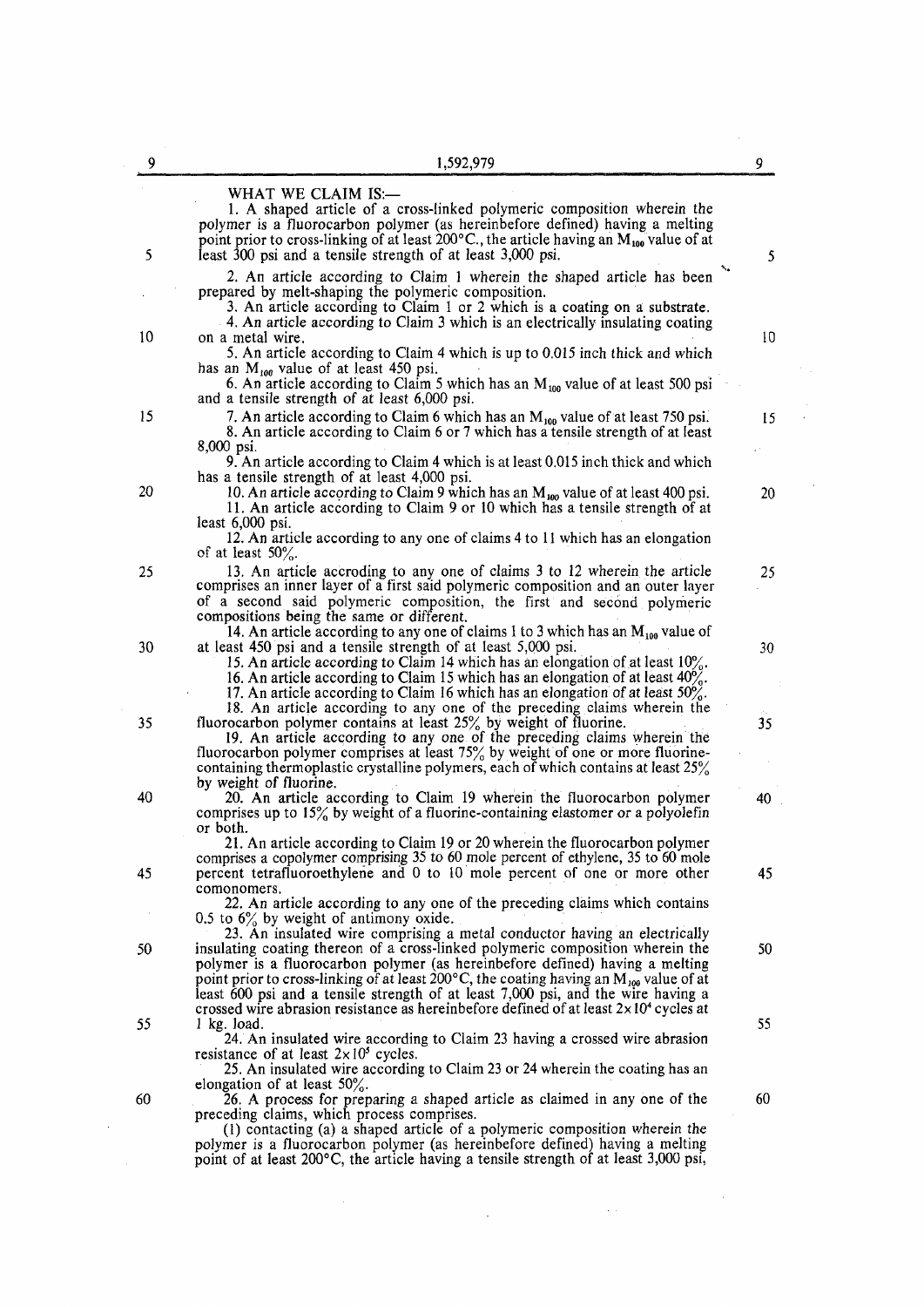|    | with (b) a fluid composition comprising a cross-linking agent, until the article<br>contains at least $2.5\%$ by weight of the cross-linking agent; and<br>(2) irradiating the shaped article with ionising radiation to a dosage not                                                                                                                                            |              |
|----|----------------------------------------------------------------------------------------------------------------------------------------------------------------------------------------------------------------------------------------------------------------------------------------------------------------------------------------------------------------------------------|--------------|
| 5  | exceeding 50 Mrads under conditions such that the composition is cross-linked<br>sufficiently to impart thereto an $M_{100}$ value of at least 300 psi, while maintaining a<br>tensile strength of at least 3,000 psi, the shaped article containing at the commencement of the irradiation $P'_{\alpha}$ by weight of the cross-linking agent, where<br>P is at least $2.5\%$ . | 5            |
|    | 27. A process according to Claim 26 wherein the cross-linking agent contains                                                                                                                                                                                                                                                                                                     |              |
| 10 | at least two ethylenic double bonds.<br>28. A process according to Claim 27 wherein the cross-linking agent contains                                                                                                                                                                                                                                                             | 10           |
|    | at least two allyl groups.                                                                                                                                                                                                                                                                                                                                                       |              |
|    | 29. A process according to Claim 28 wherein the cross-linking agent contains                                                                                                                                                                                                                                                                                                     |              |
| 15 | 3 or 4 allyl groups.<br>30. A process according to Claim 28 wherein the cross-linking agent is one or                                                                                                                                                                                                                                                                            |              |
|    | more of triallyl cyanurate, triallyl isocyanurate, triallyl trimellitate, triallyl<br>trimesate, tetraallyl pyromellitate, diallyl diphenyl ether dicarboxylate and the<br>diallyl ester of $1,1,3$ - trimethyl - 5 - carboxy - 3 - $(p$ - carboxyphenyl) indan.                                                                                                                 | 15           |
|    | 31. A process according to any one of claims 26 to 30 wherein the fluid                                                                                                                                                                                                                                                                                                          |              |
| 20 | composition used in step (1) is a liquid composition.<br>32. A process according to Claim 31 wherein the liquid composition consists                                                                                                                                                                                                                                             | 20           |
|    | essentially of the cross-linking agent.                                                                                                                                                                                                                                                                                                                                          |              |
|    | 33. A process according to Claim 31 wherein the liquid composition is a                                                                                                                                                                                                                                                                                                          |              |
|    | solution of the cross-linking agent in an organic liquid.                                                                                                                                                                                                                                                                                                                        |              |
| 25 | 34. A process according to Claim 33 wherein the organic liquid is a swelling                                                                                                                                                                                                                                                                                                     | $25^{\circ}$ |
|    | agent for the fluorocarbon polymer.<br>35. A process according to any one of claims 31 to 34 wherein the polymeric                                                                                                                                                                                                                                                               |              |
|    | composition is shaped by melt-extrusion and the extrudate is quenched in the                                                                                                                                                                                                                                                                                                     |              |
|    | liquid composition comprising the cross-linking agent.                                                                                                                                                                                                                                                                                                                           |              |
| 30 | 36. A process according to any one of claims 26 to 30 wherein the fluid                                                                                                                                                                                                                                                                                                          | 30           |
|    | composition used in step (1) is a gaseous composition.<br>37. A process according to any one of claims 26 to 36 wherein the fluid                                                                                                                                                                                                                                                |              |
|    | composition is maintained at a temperature of at least $150^{\circ}$ C.                                                                                                                                                                                                                                                                                                          |              |
|    | 38. A process according to any one of claims 26 to 37 wherein the percentage                                                                                                                                                                                                                                                                                                     |              |
| 35 | P of the cross-linking agent in the composition at the commencement of                                                                                                                                                                                                                                                                                                           | 35           |
|    | irradiation is at least $4\%$ .                                                                                                                                                                                                                                                                                                                                                  |              |
|    | 39. A process according to Claim 38 wherein P is at least $5\%$ .<br>40. A process according to any one of claims 26 to 35 wherein P is at most                                                                                                                                                                                                                                  |              |
|    | $20\%$ .                                                                                                                                                                                                                                                                                                                                                                         |              |
| 40 | 41. A process according to Claim 40 wherein P is at most $12\%$ .                                                                                                                                                                                                                                                                                                                | 40           |
|    | 42. A process according to Claim 41 wherein P is 6 to $10\%$ .                                                                                                                                                                                                                                                                                                                   |              |
|    | 43. A process according to any one of claims 26 to 42 wherein the shaped                                                                                                                                                                                                                                                                                                         |              |
|    | article is irradiated to a dosage of 2 to 30 Mrads.<br>44. A process according to Claim 43 wherein the dosage is 3 to 20 Mrads.                                                                                                                                                                                                                                                  |              |
| 45 | 45. A process according to Claim 44 wherein the dosage is 5 to 15 Mrads.                                                                                                                                                                                                                                                                                                         | 45           |
|    | 46. A process for preparing a shaped article as defined in any one of claims 1                                                                                                                                                                                                                                                                                                   |              |
|    | to 25, which process comprises                                                                                                                                                                                                                                                                                                                                                   |              |
|    | (A) contacting (a) a shaped article of a polymeric composition wherein the                                                                                                                                                                                                                                                                                                       |              |
| 50 | polymer is a fluorocarbon polymer having a melting point of at least 200°C, the<br>article having a tensile strength at $25^{\circ}$ C of at least 3,000 psi (210 kg/cm <sup>2</sup> ), with (b) a                                                                                                                                                                               | 50           |
|    | fluid composition comprising a cross-linking agent, until the article has adsorbed                                                                                                                                                                                                                                                                                               |              |
|    | at least $0.5\%$ by weight of the cross-linking agent; and                                                                                                                                                                                                                                                                                                                       |              |
|    | (R) irradiating the shaped article to a dosage not exceeding 50 Mrads to cause                                                                                                                                                                                                                                                                                                   |              |

at least  $0.5\%$  by weight of the cross-linear cross-(B) irradiating the shaped article to a dosage not exceeding 50 Mrads to cause cross-linking thereof while maintaining a tensile strength at 25°C of at least 3,000 55 psi (210 kg/cm<sup>2</sup>), the shaped article containing at the commencement of the 55 irradiation at least  $P\%$  by weight of cross-linking agent absorbed in step (A), where P' is  $0.5\%$ ; and repeating steps (A) and (B) in sequence until the crosslinked shaped article has an  $M_{100}$  value of at least 300 psi. 47. A process according to Claim 46 wherein P' is at least  $2\%$ .

 $60 \qquad 48.$  A process according to Claim 47 wherein P' is at least  $4\%$ .  $60 \qquad 60$ 49. A process according to any one of claims 47 to 50 wherein P' is at most  $20\%$ .

50. A process according to any one of claims 46 to 49 wherein the crosslinking agent used in step (A) and the repetitions thereof is as defined in any one  $65$  of claims 27 to 30.  $65$ 

j.

÷.